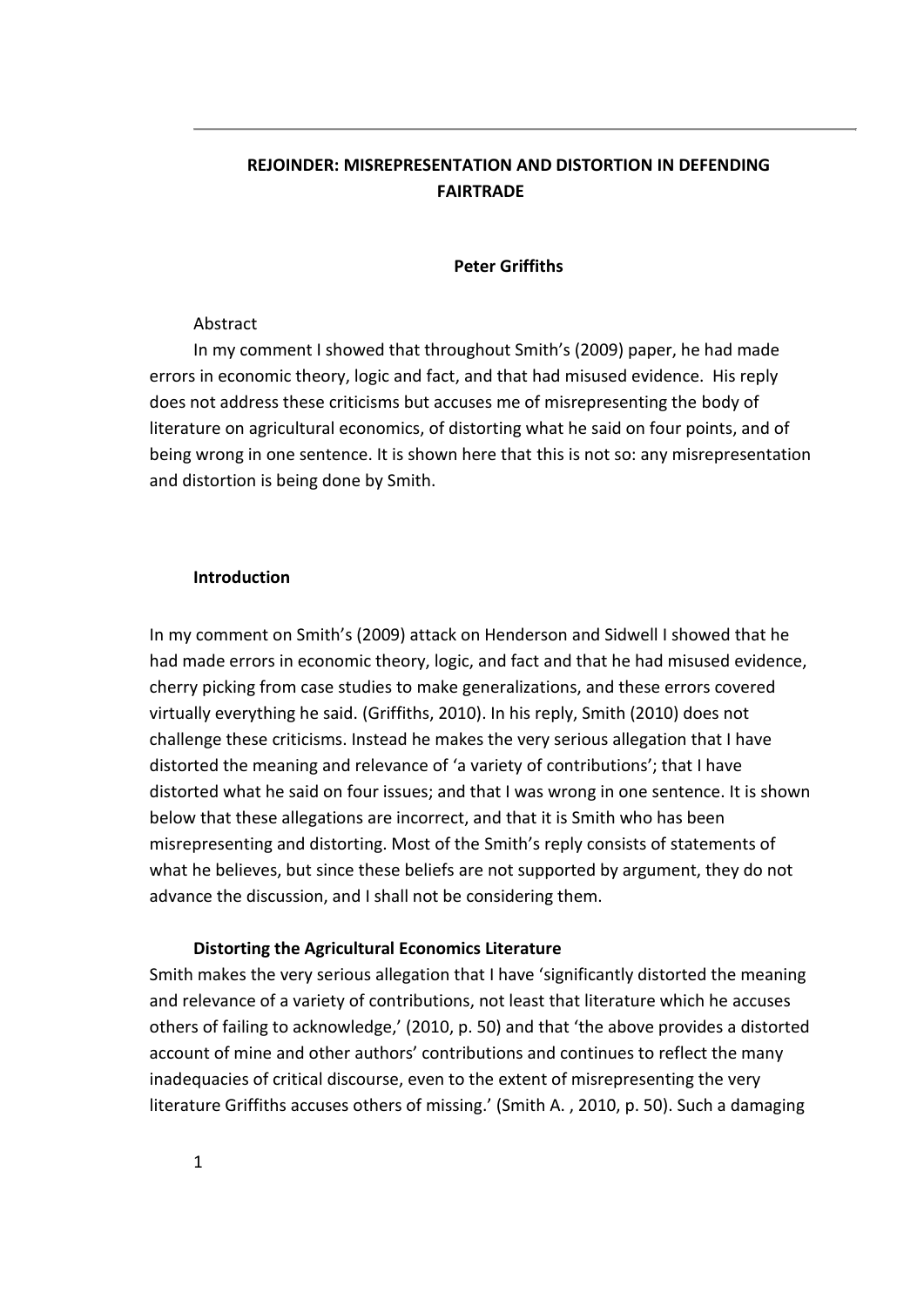allegation should be proved to the hilt, but Smith has not attempted any justification at all.

It would be a major achievement to misrepresent the literature that I accuse others of missing, the literature of agricultural economics, which constitutes 5% to 10% of the economic literature. Smith does not provide any further discussion or evidence of this allegation. His opinion might carry some weight if it was a literature he had studied throughout a long career, but it would appear that he had no acquaintance with it until, in response to my comment, he produced the references to his reply: one journal article and three internet discussion papers.

Nor does he give any examples of my misrepresenting 'other authors' contributions.'

## **Misuse of evidence**

My comment showed that Smith's empirical evidence consists of anecdotal evidence with no statistical or other evidential value. He cherry picks parts of non-random case studies to support his argument. Smith accuses me of distortion on this. He produces a list of what he calls 'sound bites' from various papers and web documents of his to show that he was quite well aware that this use of data is improper. But this does not imply that I was guilty of distortion: I did not discuss what he knew or believed, still less what he had written elsewhere about what he knew or believed; I discussed how he used data in this paper, and my criticisms stand.

Smith is unrepentant about this misuse. He says, 'With no statistically representative evidence available it is necessary to give up an empirically grounded discussion on impact, or employ the other resources that are available. It has been the latter option that is clearly being employed. .' (2010, p. 51) I do not expect the statistically representative evidence that he specifies to be available in my lifetime. This does not mean that rigorous use of the evidence is impossible: economists and other social scientists have developed various respectable approaches which they use routinely – generalizing from case studies is not one of them.

## **Bias in the literature**

Smith complains that my reply, 'Twists the original statement that 'there *might* be a bias in the current literature which favours research of more successful examples' (Smith, 2009a, p. 34) into 'Smith (2009, [a] p. 34) admits *that researchers choose* the more successful Fairtrade co-operatives for their case studies'. (Smith A. , 2010, p. 51) In normal academic parlance, the statement says just that. However, I accept that the statement could be read literally to mean, 'I, Alistair Smith, have considered the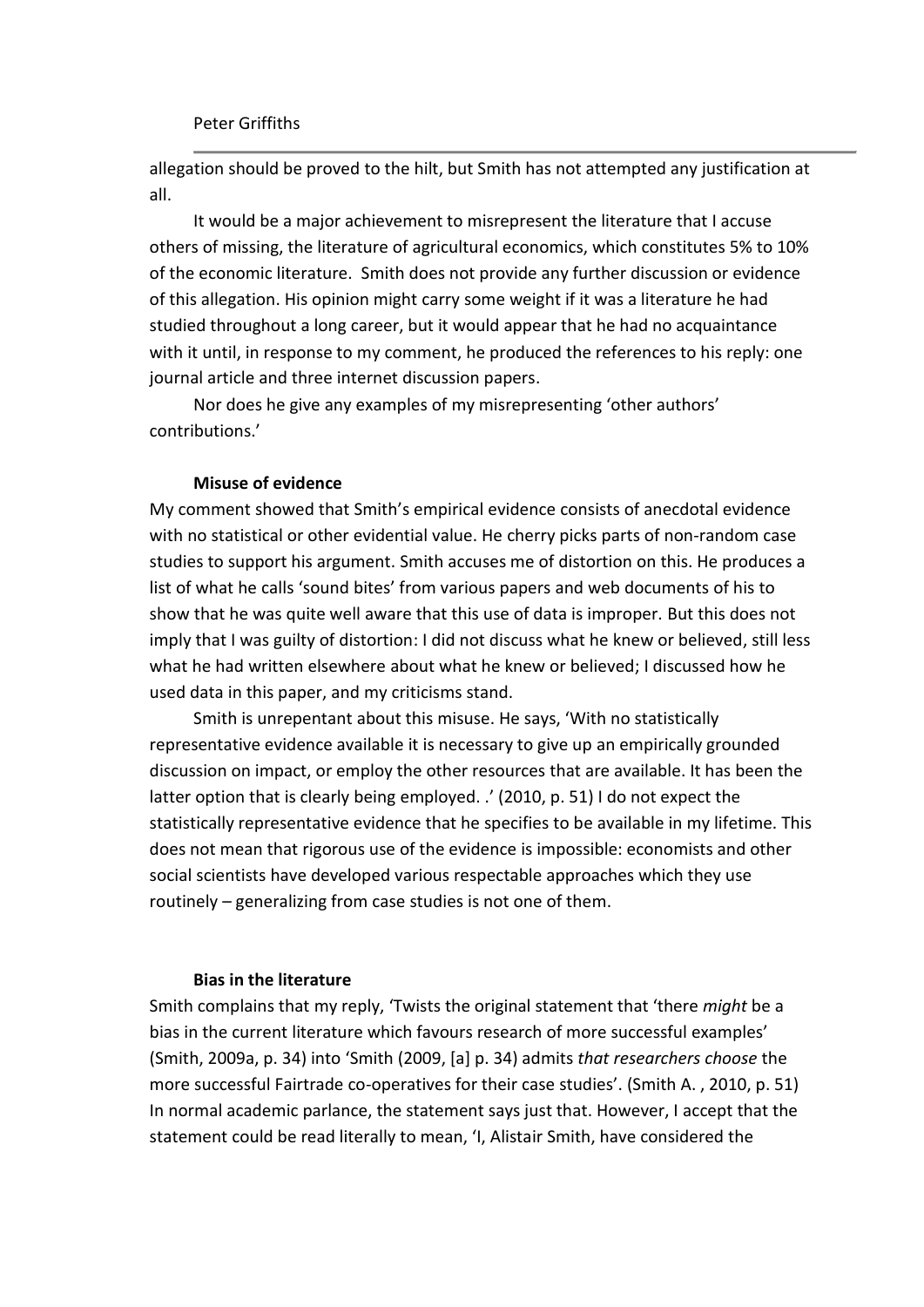possibility that there might be a bias in the current literature which favours research on the more successful cooperatives, but so far I have not seen any evidence which would suggest that this is so', and since he is indignant, I now have to accept that this is what he meant. An odd statement in an academic paper, and a surprising one, given that the literature, and the case studies to which he refers, concentrate on the high profile, successful Fairtrade cooperatives, ignoring those that manage to sell only a small proportion of their turnover through Fairtrade and may be losing money from it, or given that it is widely believed by academics that nobody publishes negative results.

This bias is evident from Nelson and Pound (2009) who have identified what they believe to be all of one section of the literature – the impact studies carried out on Fairtrade in the last ten years. They identified 23 reports covering 33 case studies (There are 5000 suppliers) and analysed them anecdotally in much the same way as Smith. These studies are concentrated on high profile cooperatives, and appear to be studies of cooperatives which sell more than the median proportion of their output to Fairtrade, to be more successful than the average in fact. It is difficult to quantify this bias, as the studies themselves do not give the basic data one might expect, and almost none of the authors responded to a request for the standard survey report, or information on sampling, questionnaires used and data tables. There is substantial duplication, with perhaps 18% of the studies being duplicates, (Nelson and Pound are not clear just how much duplication there is, though they admit it is a problem.) This is hardly random, with 33 studies covering 5000 member cooperatives. It is compatible with the hypothesis that researchers concentrate on the most successful, high profile cooperatives, perhaps because research on cooperatives which lose money from Fairtrade membership is not publishable, a hypothesis which would explain a similar bias on the selection of case study cooperatives elsewhere. There were only two studies which were statistical sample surveys comparing Fairtrade and non-Fairtrade cooperatives. One, Arnould, Plastina and Ball (2009), had a highly biased sampling method to exclude those Fairtrade cooperatives which were not doing very well out of their membership, and this invalidates their study, as do the other errors in it (Griffiths, 2010). The other, Bacon (2005) is also cited by Smith (2010 p51) as being '"perfectly conducted" academic and peer-reviewed analysis'. In fact, Bacon states that his selection of cooperatives for his survey was non-random (p. 503). As Bacon has not responded to repeated requests for the standard information, on sampling, questionnaires, etc., and as Arnould, Plastina and Ball (2009, p. 186) thank Christopher Bacon for providing 'outstanding support in design and field implementation of' their flawed survey, the presumption must be that *all*, not just half, the statistical impact studies of Fairtrade have this bias.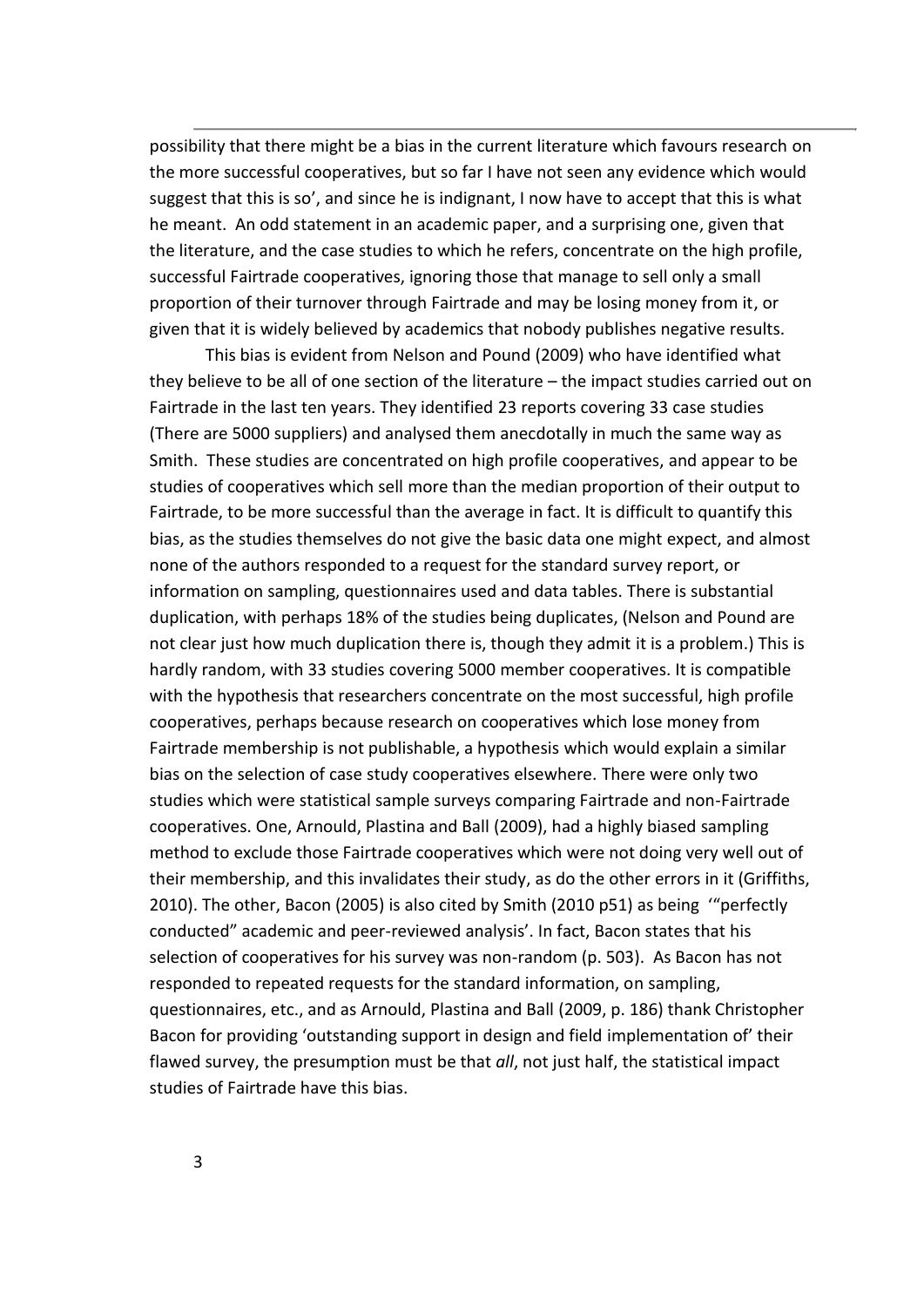#### Peter Griffiths

#### **Statistical evaluation**

Smith complains of distortion in my reply saying that it 'Notes that I [Alistair Smith] do not "present any statistical evaluation" of the suggestion that Fair Trade purchases and charitable giving should not be seen as substitutes, despite the source of these very statistics being easily accessible to those following the clear citation (to my other paper and then to an online report.' (Smith A. , 2010, p. 51)

There is nothing remotely resembling a statistical evaluation to be found on the page referenced (Smith A. , 2008, p. 18). Smith's argument, in its entirety, is the following two paragraphs:

'Despite Sidwell's claim, there is no empirical evidence that those who buy Fair Trade products make conscious or unconscious decisions to then reduce the amount of money donated to charity.

'In fact, in considering the empirical evidence on charity giving in the UK, it is discovered that there is no indication that charity giving has declined with the rise of Fair Trade. The National Council for Voluntary Organisations, which has been researching charitable giving since Fair Trade entered UK markets, shows that despite fluctuations in the patterns of giving, overall trajectories have remained constant. Again there is the argument that giving would have been higher if Fair Trade had not developed, but there is clearly no evidence to corroborate this argument. On the contrary, statistics show that donation to overseas causes tend to cluster: those who support one overseas cause are most likely to give to the others. Thus, an alternative position might be that those who have supported Fair Trade as one overseas "charity", are also likely to have given to similar causes.'

The statistical analysis he claims to have done amounts to quoting two sentences from a single web page, a briefing note or press release (National Council for Voluntary Organizations, 2008), namely 'There is little difference in the average amount given over time – at £16 per head of population in a four week period.' 'People who donate to either overseas/disaster causes or religious causes are most likely to give to the other – these two causes 'cluster' together more strongly than other causes.' These sentences stand by themselves in the note, with no further explanation, no statistics.

This failure to engage with the statistics is difficult to understand, as the National Council for Voluntary Organizations, which produced the web page to which he refers, does research and publishes it. Unlike Smith, the Council is very well aware of the limitations of its data, and the meaning of the results, and it discusses them. For example it states that 'Estimates of charitable giving can vary widely – using three different methods produces results ranging from £5.4 billion to £11.3 billion in a year.' (National Council for Voluntary Organizations, 2009) – which would seriously limit the possibility of producing any meaningful results on this question.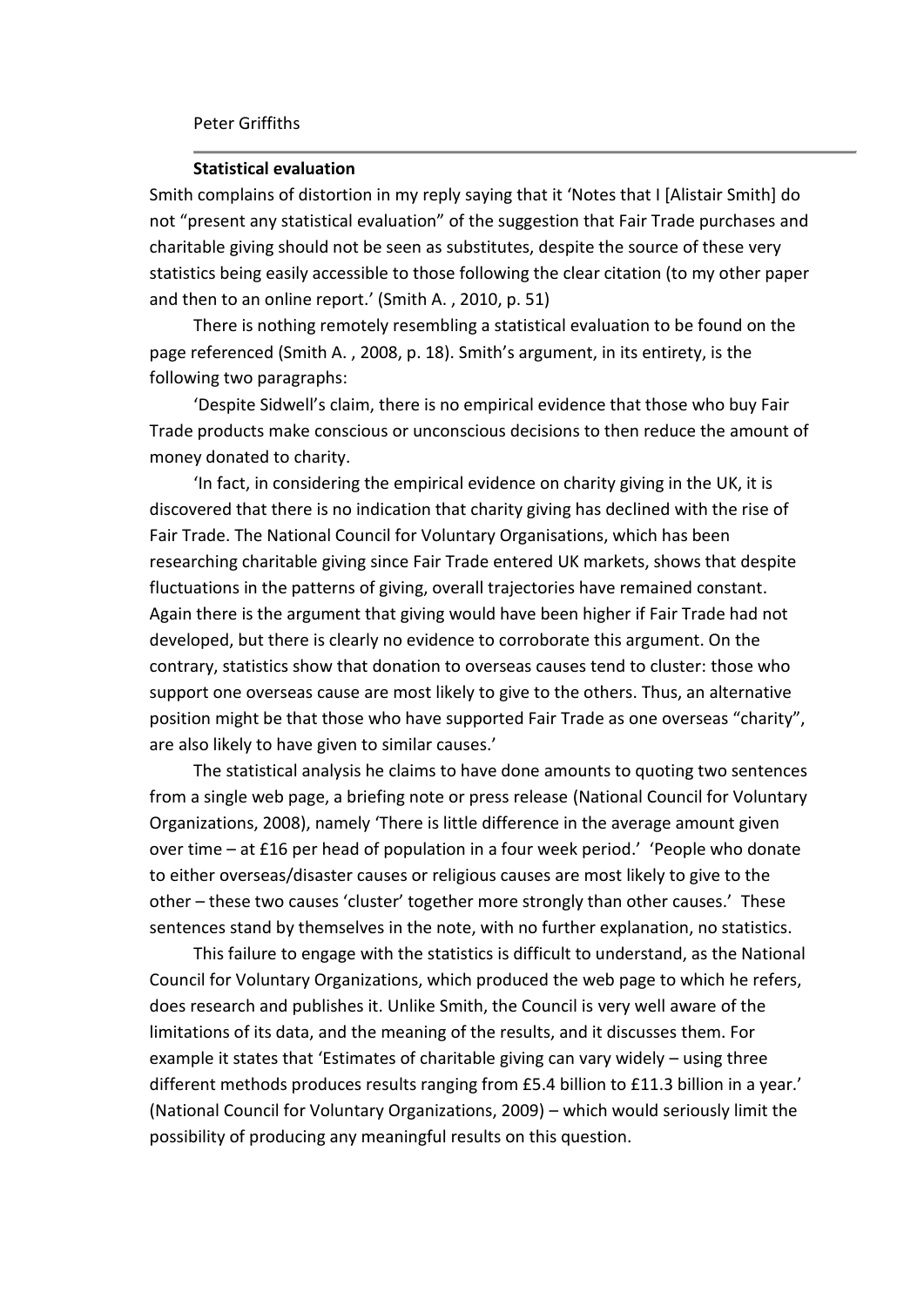That is to say, Smith's statement that 'there is clearly no evidence to corroborate this argument' should be 'There exists at least one page on the World Wide Web that does not provide any evidence to corroborate this statement.'

Yes indeed, there has been serious misrepresentation and distortion, but not by me.

#### **Evidence and substantiation**

Smith complains that my reply, 'Implies that I [Alastair Smith] have questioned "whether there *is any evidence* for statements by Sidwell (2008), [and] Henderson (2008)" when the obvious reality is that I have specifically highlighted the lack of substantiation in these particular instances.' (Smith A. , 2010, p. 51).

The nice distinction between lack of evidence and lack of substantiation is never discussed in his paper, nor is it made clear why lack of substantiation is an issue when people disagree with Smith, but not when they agree, and not when he cherry picks evidence in support of his argument. Sidwell and Henderson expressed the general consensus opinion on quality in cooperatives and gave specific evidence, from Fairtrade insiders, to show that the problems applied in Fairtrade cooperatives. Should Smith want further evidence, there is no shortage in the literature on cooperatives or in the literature on Fairtrade, and it is surprising that Smith is not aware of this, as it appears to be his research subject.

#### **Quality**

Smith states that my reply, 'Claims that I [Alistair Smith] present "a concept of quality and value unique to" myself and asserts that the provided references do not support my position. While this is ultimately a matter of subjective interpretation it should be sufficiently clear that the reference to Zeithaml relates to the background theory about the socially constructed elements of physical goods (given where citations are placed); that the very premise of Mann's paper is that "Fair Trade" is about "the generation of a market where special social, relation-related product attributes play a dominant role" (2008, p. 2034); and that Golding and Peattie consider *inter alia* how, "The primary goals of FT reverse the traditional notion of an ethical product . . . in which ethical dimensions are an augmentation, and by implication are seen as "added", to the product . . ." (2005, p. 157). (Smith A. , 2010, p. 51)

He goes on to claim, 'Griffiths implicitly accepts my supposed 'unique' view of quality. . .' (Smith A. , 2010, p. 51). I do not. My considered judgement that his view was unique was not arrived at lightly; it was based on my reading of 1190 books and papers on quality. The relevance of the papers on quality that he cites is not 'a matter of subjective interpretation': if a theoretical model is being used to explain Fairtrade,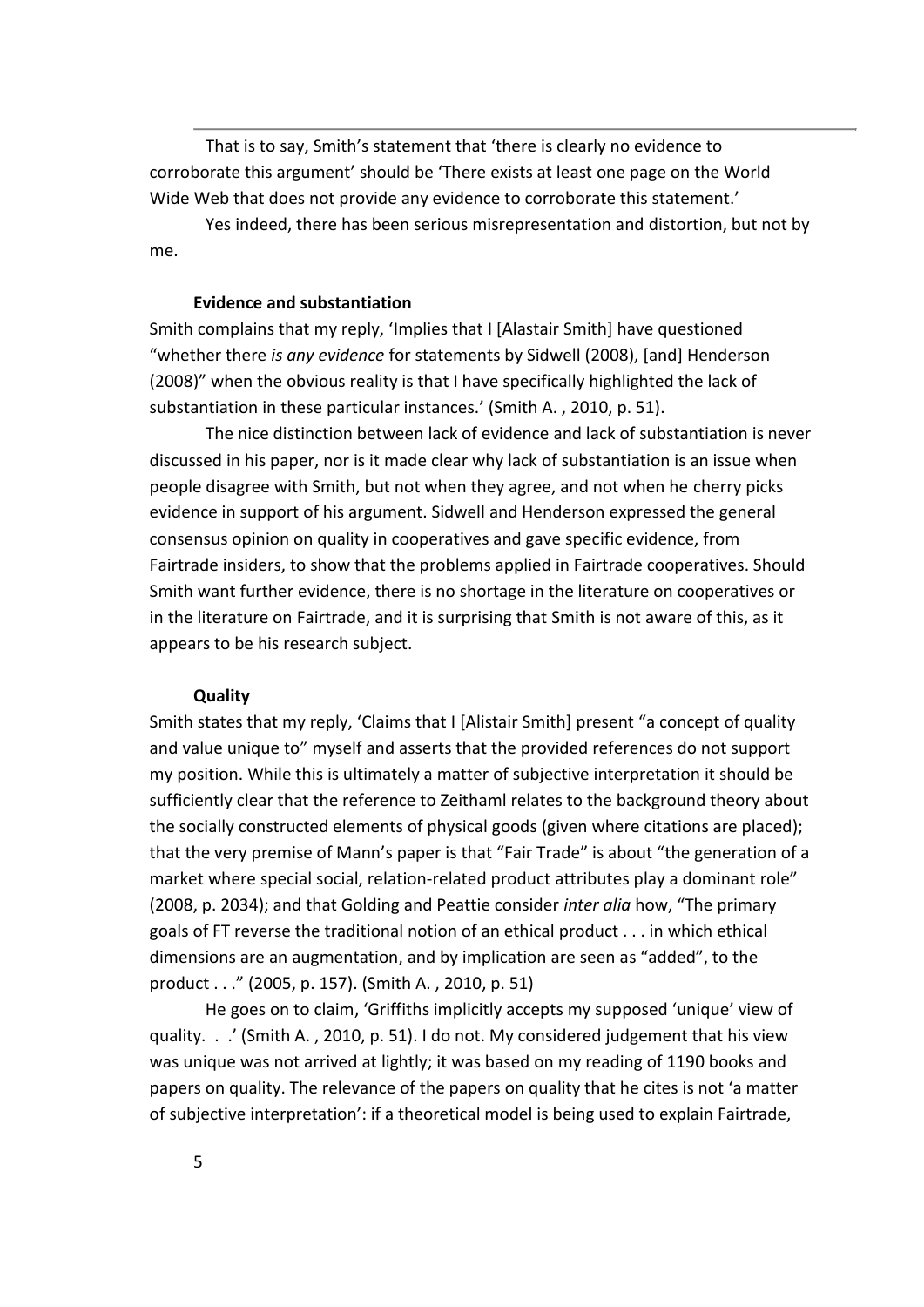## Peter Griffiths

that model must have assumptions that approximate closely to the relevant aspects of Fairtrade – sprinkling a model with words like 'Fair Trade', 'social, relation-related', 'ethical product' is no substitute. For an alternative approach, see Daviron and Ponte (2005), who have read the literature on quality, who are deeply immersed in the literature on and practicalities of agricultural marketing, who have studied the coffee market, and who write in clear, readable, logical English.

#### **On Coffee**

Smith also states that I was wrong in one sentence. In his original paper (2009, p. 32) he dismissed the economist's overproduction argument on the grounds that he knows of no research that supports this proposition. I pointed out that the evidence is in the agricultural marketing literature (and Fairtrade is agricultural marketing): the close parallel of the collapse of the world market when Vietnam paid its farmers more than the world price is part of any study of the coffee market written over the past 20 years. (Griffiths, 2010, p. 46). International Coffee Organization figures show that Vietnam increased its coffee production a hundredfold in the eighteen years 1980/81 to 1996/7, with trees planted at the high, pre-liberalization prices, and that the rate of increase dropped sharply, with production increasing 2.5 times over the next twelve years, as prices moved towards world prices.

Smith refers to only four publications in the agricultural marketing literature, one journal article which makes no reference to coffee or Fairtrade, two internet discussion papers and a workshop paper. He also refers to a book by a sociologist and a paper in an environmental science journal. In his response makes a series of false statements, citing these in support.

'While Vietnam was already increasing its output, production increased significantly in 1996–97 in response to (1) a generalised and significant increase in world prices after the Brazilian coffee frost in 1994 (Eakina *et al*. 2009, p. 399)' (Smith A. , 2010, p. 52). That is to say he claims that Vietnamese farmers observed an increase in prices, took the decision to plant, planted at the appropriate time (a six week window of opportunity), and harvested a significantly higher crop, all in two and a half years. It is normally taken that coffee trees have their first real crop after four years and do not reach full production until year six.

Smith claims, 'While Vietnam was already increasing its output, production increased significantly in 1996–97 in response to. . . a structural shift by the limited range of coffee processors to the type of coffee produced by Vietnam (Lewin *et al*. 2004, p. 6)' (Smith A. , 2010, p. 52). Again, the trees had been planted before this happened: Vietnam sold largely to the Soviet Union and Warsaw Pact countries and was outside the ICA before liberalization.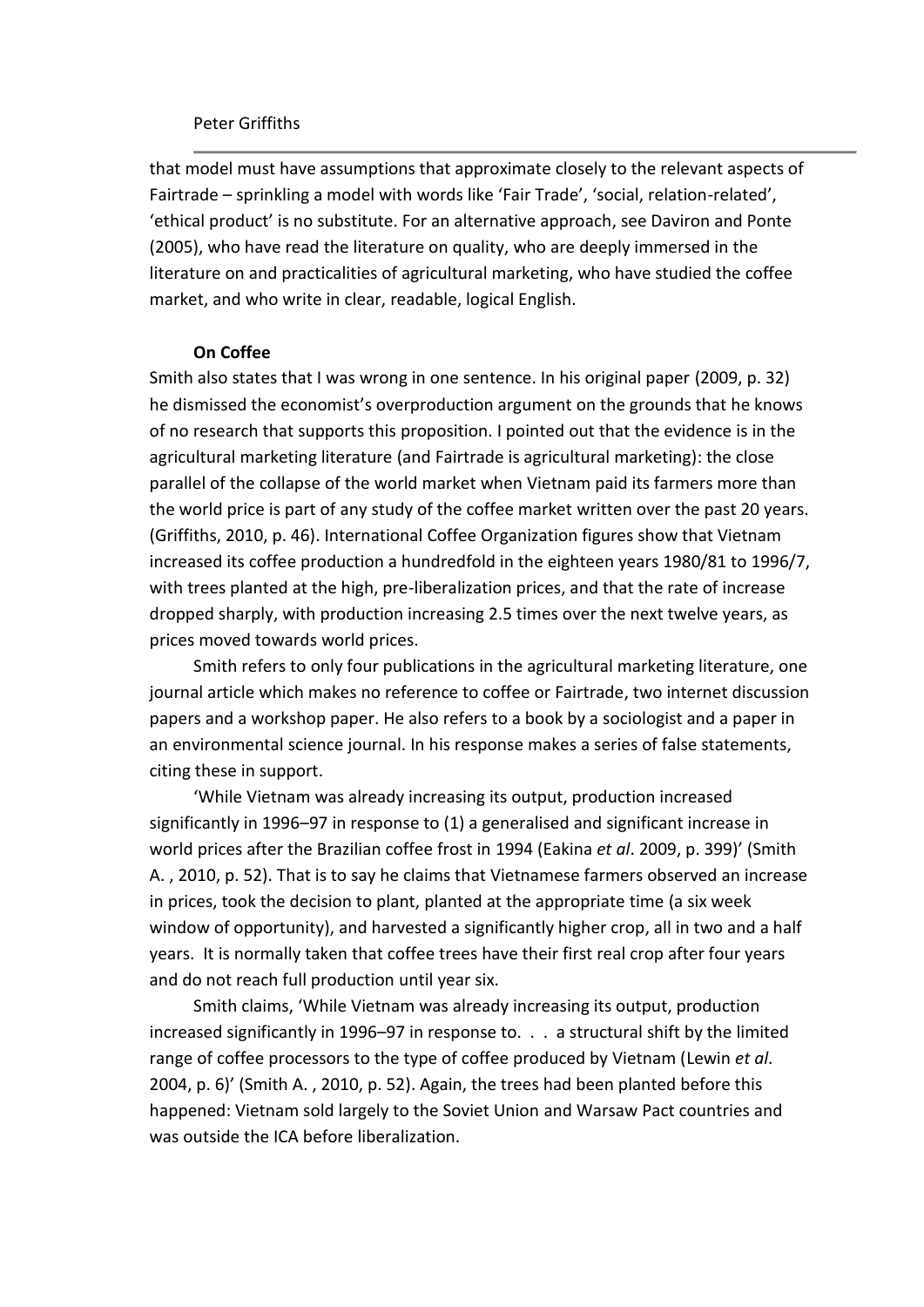Smith says too, 'While Vietnam was already increasing its output, production increased significantly in 1996–97 in response to . . . massive funding given by the World Bank and Asian Development Bank for the expansion of export agriculture (Jaffee, 2007, p. 44).' (Smith A. , 2010, p. 52). In fact, the US veto on multinational loans to Vietnam meant that Vietnam was excluded from World Bank and ADB lending until 1993 (ADB, 2010) (US Department of State, 2010). The World Bank only began lending again in the rural sector in Vietnam after 1996. (World Bank, 2010). Any new price incentives would not have affected the crop size until the next century.

Smith appears to argue that my statement about high prices leading to increased production is incorrect because some of the Bank money may have been used not for higher government prices but for preferential credit and a range of input subsidies and that parallel markets had an impact. I quote his exact words as they are far from clear and I do not want to be accused of distortion: 'Although the Vietnamese government capitalised on this opportunity using funding to *provide preferential credit and a range of input subsidies* (Nguyen and Grote, 2004; [Dominic] Smith, 2003), this case study is not accurately represented in the statement "Vietnam paid its farmers more than the world price" as it ignores the contextual peculiarities of the situation – including the hypothesis that the parallel market liberalisation intensified incentives structures.' (Smith A. , 2010, p. 52). In fact preferential credit, input studies and parallel market prices are *always* taken to be part of the price package by farmers, traders and economists. They are *always* integrated in price policy analysis.<sup>1</sup>

It is perhaps not necessary to state that Smith misrepresents what these researchers say. Eakin, Winkels and Sendzimir (2009) [all of whose names Smith misspells], Jaffe (2007), Lewin, B., D. Giovannucci and P. Varangis, and Dominic Smith (2003) do not make the statements that Smith claims they do, or anything remotely like them. Nguyen and Gross (Nguyen, 2004) and Dominic Smith (2003) make it clear that they are perfectly well aware of the complexity of agricultural price policy and the need to integrate all price incentives in the analysis. I see no reason to believe that any of the authors cited shared Smith's belief in an instant increase in crop size: several discuss the delay between price signal and increased crop. Che, Kompas and Vousden (2001) present an assumption-laden mathematical model of the market for rice, a short-season food crop; they make no mention at all of coffee, a cash crop, a tree crop with a twenty year life and a different price regime. This paper has no more relevance to Vietnamese coffee than to Scottish strawberries, so it is misrepresentation to cite it.

Smith (2010, p. 52) accuses me of not accurately representing a case study though it is not clear whether he is referring to Nguyen and Grote, (2004), Dominic Smith, (2003) or Che, Kompas and Vousden (2001). I went further than that: I made no reference at all to any of them, as I had not heard of them.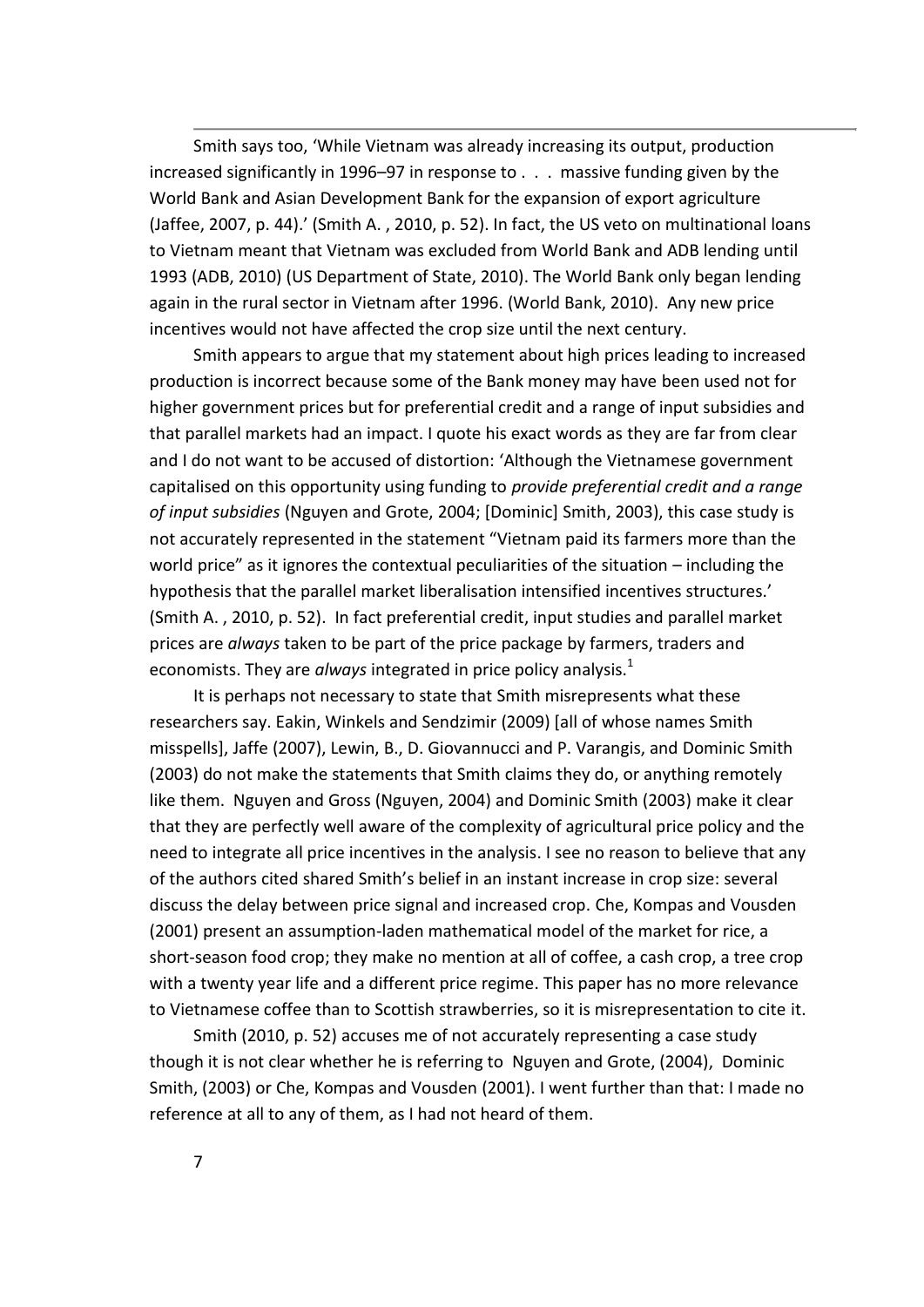## **Methodology**

Underlying what Smith says is a serious misunderstanding of scientific method. There is a large literature on agricultural economics, so there are certainly papers that disagree with my conclusions, or anybody else's. It is easy to cherry pick these to produce a dozen citations that challenge my conclusions, or anybody else's, and easier still to cite papers that disagree on a small point. For this reason counting citations has no place in academic or applied economics. Our method is to improve our models by constantly challenging the realism of our assumptions, the logic of our economic analysis, the meaning and validity of our facts, the coherence of the facts and theory throughout the model, the consistency of the model with the facts (including the inconvenient ones) and, in principle, the predictive accuracy of the model. Citing papers that do not do this is considered improper.

In view of my comprehensive criticisms of everything in his paper, it is surprising that Smith should say, 'The methodology employed in both of my papers is specifically endorsed by Griffiths. . .' (2010, p. 51). It is not. The methodology used by me and my colleagues around the world is based on hard theory, hard fact and rigour: Smith's methodology is about as far from this as is possible.

## **Envoi**

This is not an academic game: not the published research on Fairtrade, nor the criticisms of it, nor Smith's attack on the critics, nor my response to him. Bad research can kill. If money that the public believes is going to help the poor in the Third World instead ends up as increased profit for British firms, people die. If the money is used for low impact aid, rather than high impact, people die. A lot of people.

# **Bibliography**

ADB. (2010). *Asian Development Bank and Vietnam: Fact Sheet*. Retrieved June 14, 2010, from http://www.adb.org/Documents/Fact\_Sheets/VIE.pdf

Arnould, E. P. (2009). Does Fair Trade deliver on its core value proposition? Effects on income, educational attainment and health in three countries. *Journal of Public Policy and Marketing* , 28 (2) 186-2001.

Bacon, C. (2005). Confronting the Coffee Crisis: Can Fair Trade, Organic, and Specialty Coffees Reduce Small-scale Farmer Vulnerability in Northern Nicaragua?'. *World Development* , 33, 3, 497–511.

Che, T. N. (2001). Incentives and Static and Dynamic Gains from Market Reform: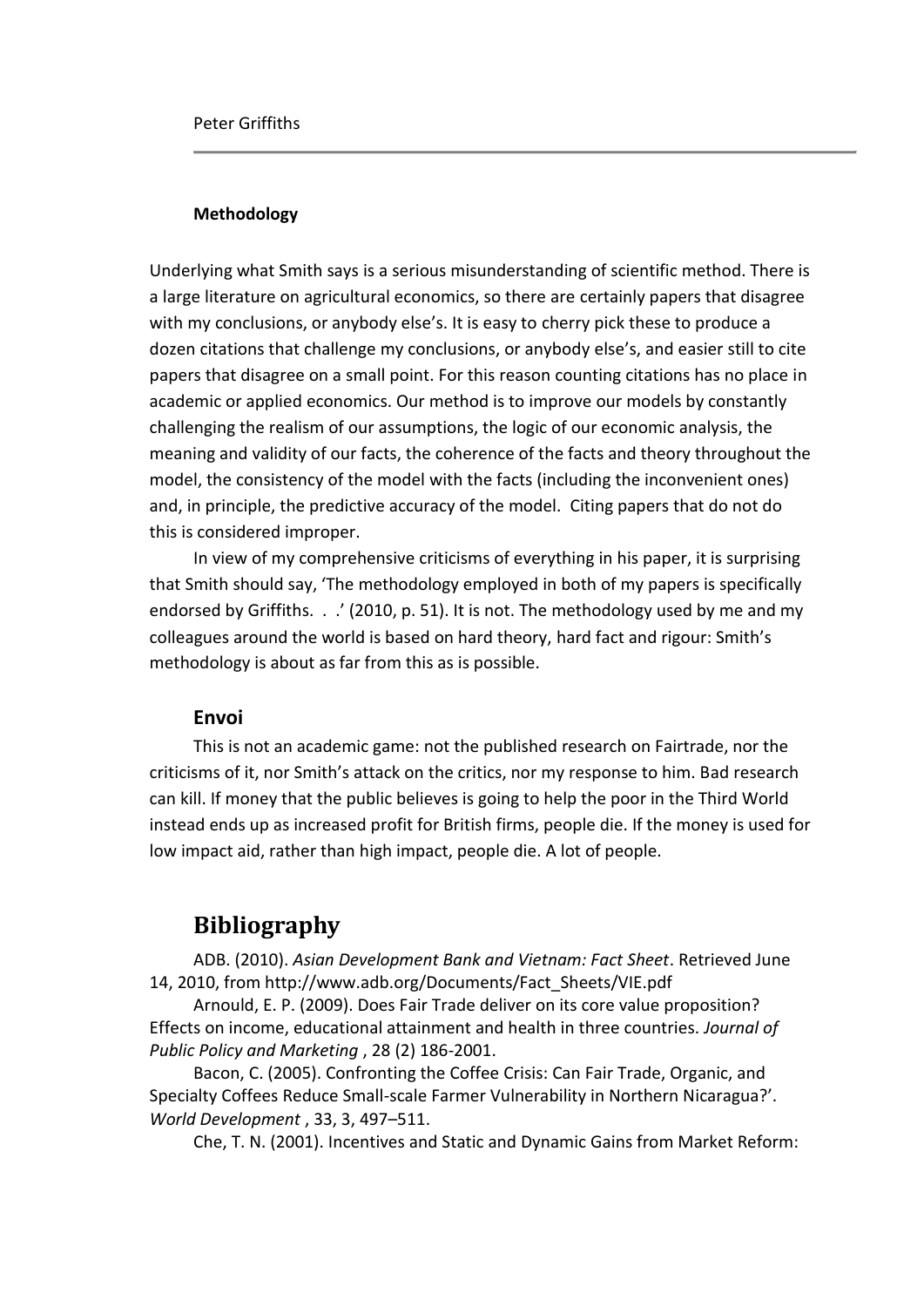Rice Production in Vietnam. *Australian Journal of Agricultural and Resource Economics* , 45, 4, 547-572.

Daviron, Benoit and Stefano Ponte. (2005). *The Coffee Paradox: global markets, commodity trade and the elusive promise of development.* London: Zed Books.

Eakin, H. A. (2009). Nested vulnerability: exploring cross-scale linkages and vulnerability teleconnections in Mexican and Vietnamese coffee systems. *Environmental Science and Policy* , 12 4 398-412.

Griffiths, P. (2010). Lack of rigour in defending Fairtrade: a reply to Alastair Smith. *Economic Affairs* , 45-49.

Griffiths, P. (2010). *Refutation: Does Fair Trade deliver on its Core Value Proposition?* Retrieved from

http://www.griffithsspeaker.com/Fairtrade/Arnould%20et%20al%20web.doc

Griffiths, P. (2003). *The Economist's Tale: a consultant encounters hunger and the World Bank.* London and New York: Zed Books.

Henderson, D. (2008). Fair Trade is Counterproductive and Unfair. *Economic Affairs* , 28, 3, 62–64.

Jaffee, D. (2007). *Brewing Justice: Fair Trade Coffee, Sustainability, and Survival.* Berkeley CA: University of California Press.

Lewin, B. D. (2004). *Coffee Markets: New Demand, Washington, DC.* Washington: World Bank.

National Council for Voluntary Organizations. (2008). *Survey of charitable giving shows UK donors gave £8.9 billion in 2005*. Retrieved March 9, 2008, from http://www.ncvovol.org.uk/research/index.asp?id=7662

National Council for Voluntary Organizations. (2009). *Why do different surveys of giving report different findings?* Retrieved June 2010, from http://www.ncvovol.org.uk/sites/default/files/100318\_Different\_surveys\_paper\_final\_PDF.pdf

Nelson, V. a. (2009). *The Last Ten Years: A Comprehensive Review of the Literature on the Impact of Fairtrade.* London: Natural Resources Institute (for Fairtrade).

Nguyen, H. a. (2004). *Agricultural Policies in Vietnam: 1986–2002, Discussion Papers on Development Policy,.* Bonn: Zentrum für Entwicklungsforschung.

Sidwell, M. (2008). *Unfair Trade.* London: Adam Smith Institute.

Smith, A. (2008). *"The Fair Trade Cup is 'Two-Thirds Full' not 'Two-Thirds Empty'" A Response to the Adam Smith Report & An Alternative Way to Think About Measuring the Content of the Fair Trade Cup .* Cardiff: BRASS Comment and Analysis Paper, Cardiff University.

Smith, A. (2010). Lack of rigour in defending Fairtrade: some important clarifications of a distorting account - a reply to Peter Griffiths. *Economic Affairs* , 50- 53.

Smith, A. M. (2009, Vol. 19/4.). Evaluating the Criticisms of Fair Trade. *Economic Affairs* , 19:4. 29-36.

Smith, D. (2003). *The operation of commodity markets and their impacts in Vietnam.* Hanoi: Inception Workshop of the Asian Development Project 'Making